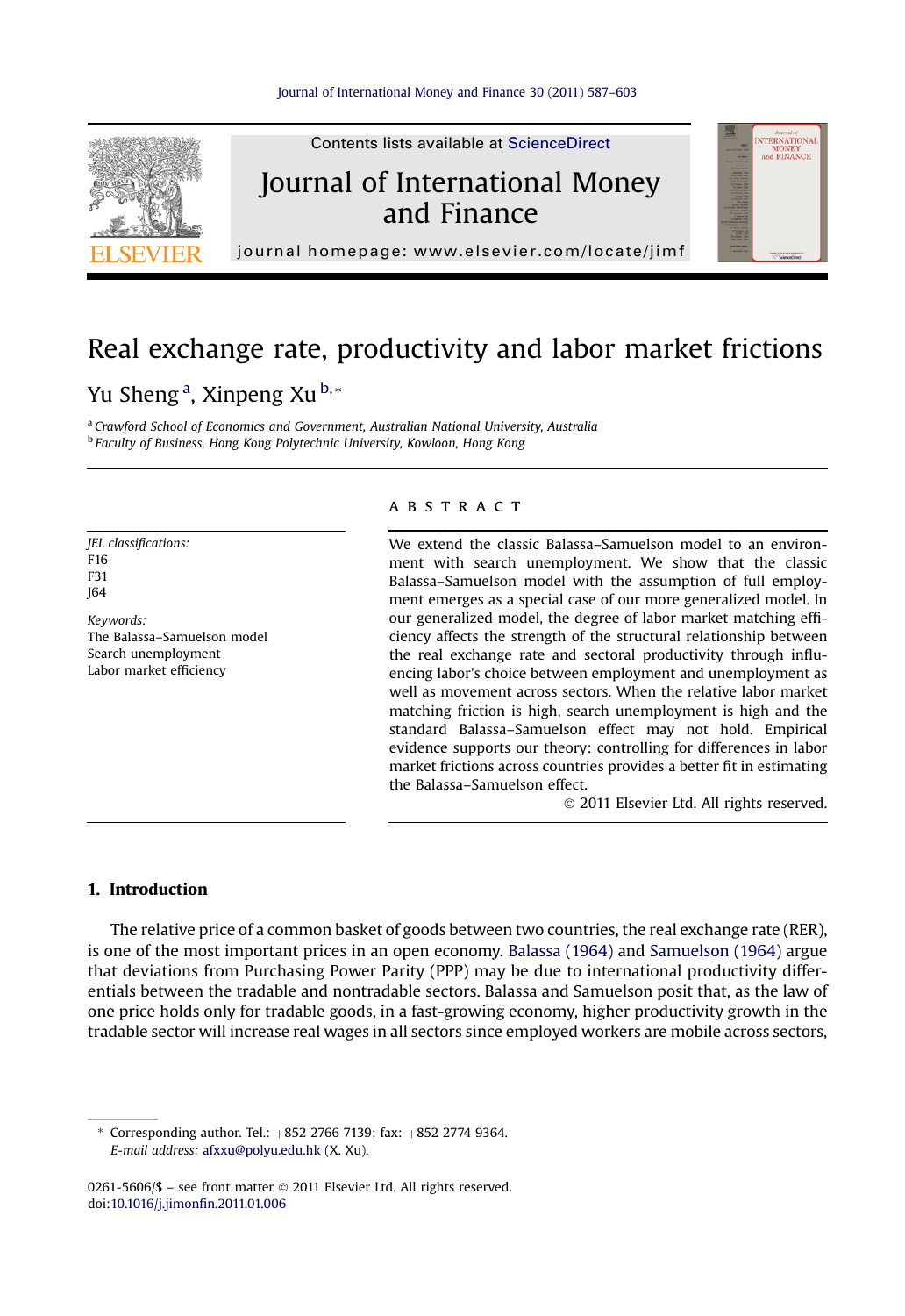which will lead in turn to an increase in the relative price of nontradable goods, resulting in an overall rise in the national price level. $<sup>1</sup>$ </sup>

Although the Balassa–Samuelson model predicts a simple theoretical relationship between productivity differences and real exchange rates, the empirical evidence is mixed. On the one hand, the evidence of the Balassa–Samuelson effect is weak for developed economies. For example, an influential study by [Engel \(1999\)](#page--1-0) finds that the relative price of nontradable goods cannot explain much of the movement of OECD countries' real exchange rates even after changes in the terms of trade (or the short-term effects from tradable sectors) are well controlled. On the other hand, there is considerable evidence for the Balassa–Samuelson effect across developed and developing economies; see [Bergin et al. \(2006\)](#page--1-0) and [Rogoff \(1996\)](#page--1-0), among others. [Bergin et al. \(2004\)](#page--1-0) show that the Balassa–Samuelson effect is not visible in early 1900s, but the effect grows steadily over time to rather large values in the more recent years.

The mixed evidence for the Balassa–Samuelson effect demands further investigation. One of the underlying assumptions of the Balassa–Samuelson model is that labor markets are frictionless so that there is always full employment. Yet, it is well recognized that it takes time and other resources for an unemployed worker to find a job and for a firm to fill a vacancy so that there exist frictions in the labor market at steady state (see for example, [McCall, 1970; Diamond, 1982; Mortensen, 1982; Pissarides,](#page--1-0) [1985; Mortensen and Pissarides, 1999; Pissarides, 2000; Rogerson et al., 2005](#page--1-0)) and that there are significant differences in the degree of labor market frictions across sectors and countries. In fact, using sectoral data, [Wacziarg and Wallack \(2004\)](#page--1-0) show that trade liberalization has far smaller effects on intersectoral labor shifts than is often presumed. The existence of labor market frictions affects the response of employed workers' wage to changes in relative productivity, but it is not clear how differences in labor market institutions across sectors and countries can affect the relationship between the real exchange rate and productivity differentials.

By introducing search unemployment into a standard Balassa–Samuelson model, we demonstrate in this paper that the degree of labor market matching efficiency across sectors and countries affects the strength of the structural relationship between the real exchange rate and sectoral productivity differentials through influencing labor's choice between employment and unemployment as well as movement across sectors. When the relative labor market matching efficiency is low, search unemployment is high and the standard Balassa–Samuelson effects may not hold. Specifically, in a world with labor market frictions and unemployment, the standard Balassa–Samuelson mechanism may have to be revised to incorporate the fact that workers cycle between employment and unemployment in each sector. In such an environment, employed workers no longer move instantaneously and costlessly across sectors in response to changes in productivity and relative sectoral wages. Instead, it is unemployed workers that move freely across sectors in response to changes in expected lifetime income arising from changes in relative sectoral wages and associated frictional costs such as the probability of finding a new job and of an existing job being destroyed. Thus, an increase in the relative productivity in the tradable (or nontradable) sector may lead to an increase in the relative wage in that sector, but the extent of the increase would, in general, be lower compared with what is predicted by the standard Balassa–Samuelson model, as part of the increase in the marginal product of labor will be used to cover frictional costs in the labor market. The increase in the wage of the tradable sector will lead to an increase in the expected lifetime income of unemployed workers searching in the tradable sector, attracting unemployed workers in the nontradable sector to move to the tradable sector. This movement of unemployed workers across sectors will continue until the expected lifetime income of unemployed workers searching in each sector is equalized. The resulting increase in the expected lifetime income of unemployed workers in the nontradable sector may bid up wages of employed workers in the nontradable sector.

 $1$  Recent empirical investigations of the effect of productivity shocks (which are real shocks) on the real exchange rate, the socalled Balassa–Samuelson effect, include, inter alia, [Asea and Mendoza \(1994\), De Gregorio et al. \(1994\), Froot and Rogoff \(1995\),](#page--1-0) [Lothian and Taylor \(2008\)](#page--1-0) and [Canzoneri et al. \(1999\)](#page--1-0). Although a survey of empirical findings by [Froot and Rogoff \(1995\)](#page--1-0) finds weak support for the Balassa–Samuelson effect, recent work by [Lothian and Taylor \(2008\)](#page--1-0) using data from 1820 to 2001 for the US, the UK and France in a nonlinear framework reports a statistically significant Balassa–Samuelson effect which explains 40% of the variation of sterling-dollar exchange rate. [Asea and Mendoza \(1994\)](#page--1-0) and [Canzoneri et al. \(1999\)](#page--1-0) also provide similar results to support the proposition that productivity differentials determine the relative price of nontradables.